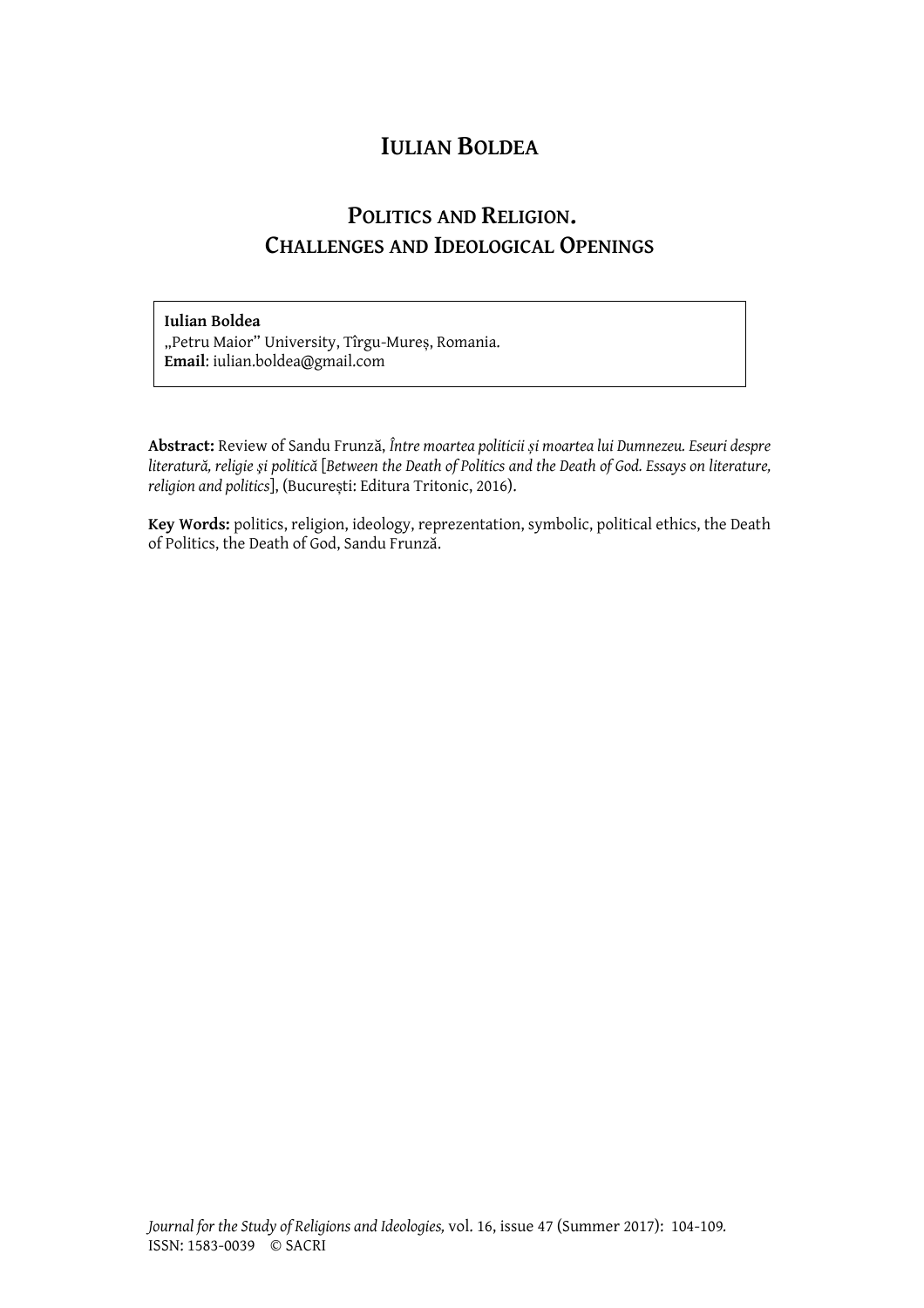Sandu Frunză is an authority in ideology research nowadays, and his books (*O antropologie mistică. Introducere în gîndirea Părintelui Stăniloae* (1996, 2016)*, Iubirea și Transcendența. O introducere la problema spațiului median al experienței religioase în Iudaism și Creștinismul Răsăritean* (1999)*, Experiența religioasă în gîndirea lui Dumitru Stăniloae. O etică relațională* (2001, 2016)*, Fundamentalismul religios și noul conflict al ideologiilor* (2003, 2015)*, Filosofie și iudaism. Un răspuns la întrebarea "Ce este filosofia evreiască"* (2006)*, Dumnezeu și Holocaustul la Elie Wiesel. O etică a responsabilității* (2010)*, Comunicare etică și responsabilitate socială* (2011), *Comunicare simbolică și seducție*. *Studii despre seducția comunicării, comportamentul ritualic și religie* (2014), *Advertising constructs reality. Religion and advertising in the consumer society* (2014), *Etica și administrația publică sub presiunea eticii* (2015)) are under the sign of a beneficial rationalizing posture which, beyond the constitutive balance and natural call on method and rigorousness, is capable to finely delineate multiple phenomena, concepts, connections that are relevant for the spiritual and symbolic geography of today's world.

The recent book *Între moartea politicii și moartea lui Dumnezeu* [Between the Death of Politics and the Death of God], subtitled *Eseuri despre literatură, religie şi politică* [Essays on literature, religion and politics] (Bucharest: Tritonic, 2016) brings together essays on the link between religion and politics, configuring a space of tense ideation and theoretical reflection, not at all at ease, on the contrary polemical, in which the ideological wording stresses on the necessary dissociations of the two notions. The essayist notes, rightfully so, that a remarkable benefit of modernity is "the laicization of political action the separation of the political power from the religious power", a separation regarding especially the governing issue, and considers several essential constituents (institutional construction, judicial framework construction on lay principles, public morality on ethical, not theological, principles etc.). On the other hand, although Sandu Frunză finds the distinction between the private sphere and the public one to be beneficial, he deems that religion "must not (and cannot) be chased away from the public space in as much as politics must not be alienated from the individual's daily choices".

The chapters of Sandu Frunză's book (*Etica politică – între etica biblică și mitologia morții lui Dumnezeu, Perspectiva lui Fundoianu asupra relaţiei dintre iudaism şi creştinism în lumina reflecţiilor sale privind gîndirea lui Martin Buber, Elemente pentru o nouă conștiință iudaică, politică și culturală, Secularizarea ca ieșire din eshatologie, Provocări actuale ale alianței dintre religie și politică, O perspectivă mitico-simbolică asupra politicii, Creștinism, politică și reafirmarea subiectului relațional*) highlight the need for such debates on the complex, paradoxical, fluid relationships between religion and politics, relationships frequently mined in time by incongruence, misunderstandings or aporetic emphasis. In the chapter *Etica politică – între etica biblică și mitologia morții lui Dumnezeu* [Political ethics – between biblical ethics and death of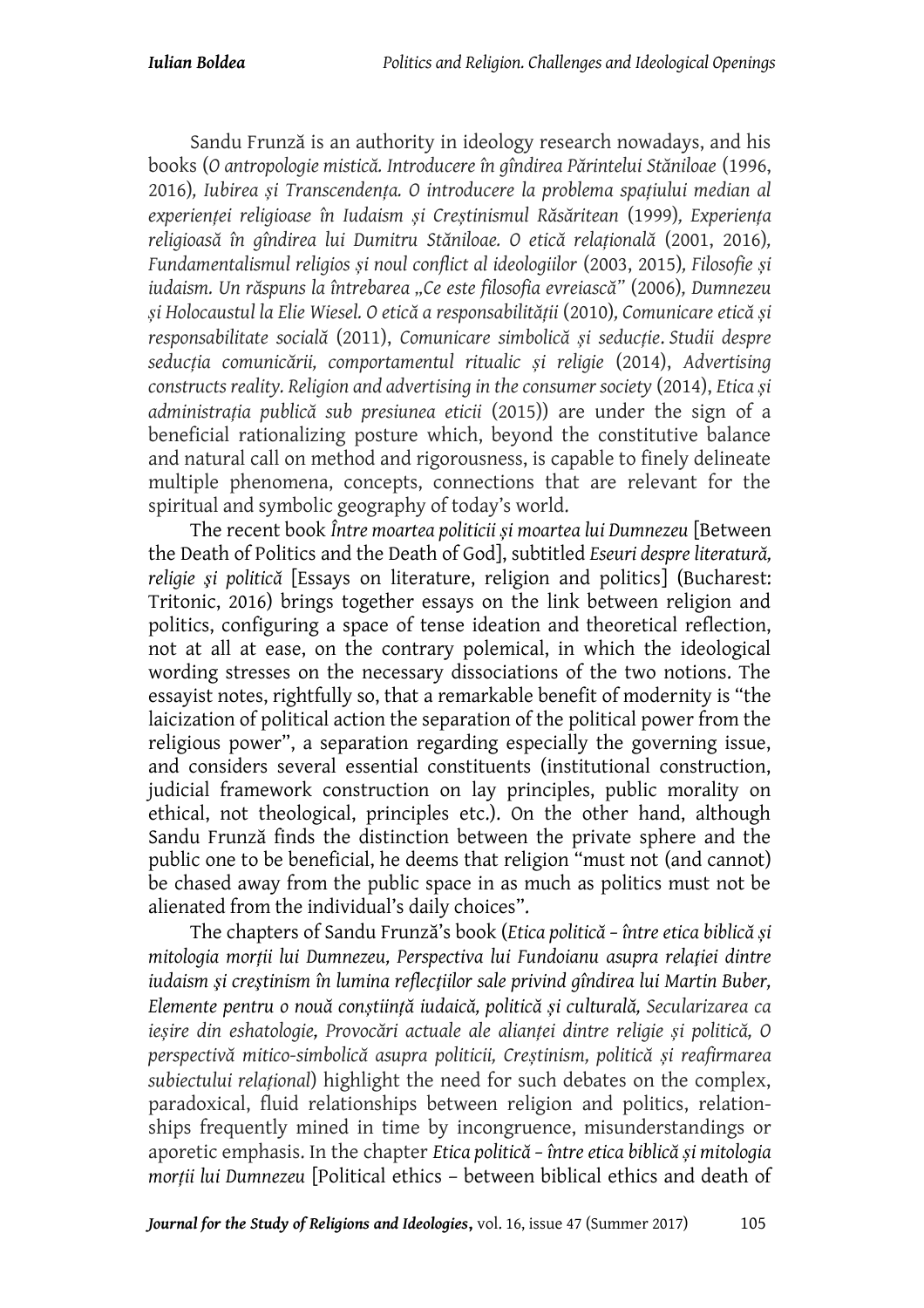God mythology] the author indicates the benefits imposed by the approach, finality and structure of the religious phenomenon upon human symbolic architecture, while also arguing the way crises in individual or community existence may be explained and potentially defused by articulating religious symbolism. This way, the death of God myth impacted the articulation of a political ethics of multiple significances in contemporary times. Such approach is initiated by Sandu Frunză in this chapter, by use of theories, concepts and up-to-date hermeneutical codes: he connects effectively the death of God symbolism in contemporary Judaic theology and philosophy with the construction of a political ethics positioned between biblical ethics and the traumatic experience of the extermination of the innocent in the 20<sup>th</sup> century.

The chapter *Perspectiva lui Fundoianu asupra relaţiei dintre iudaism şi creştinism în lumina reflecţiilor sale privind gîndirea lui Martin Buber* [Fundoianu's view on the relationship between Judaism and Christianity in his reflections on Martin Buber's thinking] succeeds in placing Fundoianu's work and emblematic personality in the context of the  $20<sup>th</sup>$ century philosophical-theological thought, in line with exemplary authors like Martin Buber or Franz Rosenzweig. Fundoianu is in this context, as the author says, "a symbol of violence inflicted upon the innocent and of the capacity for suffering in the name of personal and family values". Actually, the permanent dialogue between religion and ideology in terms of a philosophy of existence, as in B. Funduioanu's work, is rendered in the chapter *Elemente pentru o nouă conștiință iudaică, politică și culturală* [Elements for a new Judaic, political and cultural consciousness]. As the author argues, it is clear that between Fundioanu's biography and his work there is an unavoidable correspondence, the two sides or dimensions of his personality always proving congruent in revealing a paradigm of "the Jewish existence under cultural pressure from the political and the religious". Sandu Frunza's assertions are necessary as regards the social and political phenomena in totalitarian systems, the spiritual crisis so often commented upon in contemporary philosophy, paying special attention to analogical reflexes or to correspondences between religious thinking and the political ideology expression in ideas construction today. Certainly, the individual existential demarche carries, as Sandu Frunză warns, the mark of community experiences. The author of the present book proposes a viable model for these correlations and convergences, a model pertaining to modern Judaic consciousness by valorizing ideational structures exemplified by B. Fundoianu. The dilemmas and aporias of secularization should consider firstly the registers of such metamorphoses through the angle of the Eliadean dialectics of the sacred and the profane, from secularization at the political level to secularization in the public space or at the level of individual perception. Current cultural contrasts between globalizing pulses and national identity resources, laicization disputes, communication crises, the retreat of Christianity and of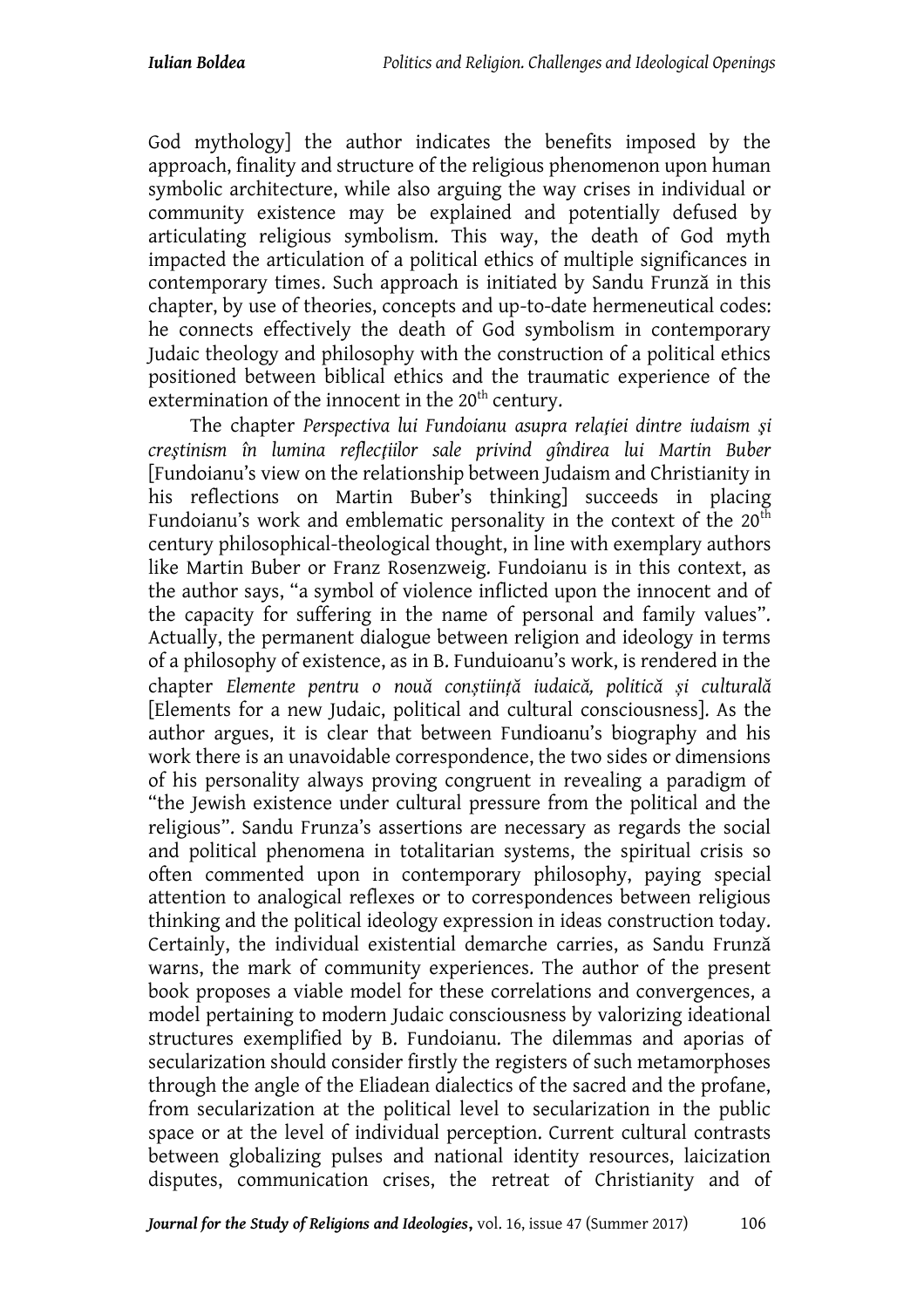Christian religious imaginary in front of other sacrality forms, all these phenomena might find a solution in a more active presence of Christianity in the public space and in the political sphere, while still, the globalizing space we live in, which supposes permeability, rapid convergence, strategies and fast forms to adapt, "Christianity also plays on religions' market in a permanent competition with all the other religions".

In the chapter *Secularizarea ca ieșire din eshatologie în societatea construită pe comunicare* [Secularization as a way out from eschatology in the communication-construed society], the author examines "the seduction mechanisms" displayed by the new "metamorphoses of the sacred" that may be perceived as strategies to assimilate innovative symbolic universes at play through "the reconstruction of postmodern subject". On the other hand, the book demonstrates the way in which social structures are reshaped by certain manipulating communication strategies as well as by what the author calls "symbolic publicity instrumenting" that focuses on and multiplies narratives "mediating the daily presence of the sacred in the relational subject's life in postmodernity". Religious crises, individual or collective, do not affect, the author assures us, "the presence, manifestation and effective action of the sacred" whose metamorphoses, dualities and plural perspectives are "a way in which postmodern individuality is redefined to assume transcending and transcendence". The essayist emphasizes the need "to cultivate a symbolic conscience of the world" while naturally consecrated are "the new alliances between religion and politics and religion instrumenting to secure success in politics", so that "laicizing the public space supposes valorizing the rule of law, its functions and representatives to promote public good." A possible solution, applied and synthesized in the chapter *Provocări actuale ale alianței dintre religie și politică* [Current challenges of the religion-politics alliance], is the symbolic imaginary reconstruction under contemporary challenges in the globalizing communication era in which we live. The recovery of the symbolic significance of the *Book* should be performed both in the private existence sphere, in the individual destiny register, and in the wider frame of community existence. The essayist manifests a radical repudiation of any absolutism that would claim "total submission of the whole man before transmitted revelation", that would create "an unfavorable register to the Book Religions", leading ethical monotheism in an aporetic stage, a crisis or symbolism scandal stage. Such a crisis situation is all the more difficult to solve that the "religious truth" is correlated with "religious truth" is correlated with some claims in the political sphere, the most obvious case being that of religious fundamentalism that fetishizes the word of the holy Writing, with tragic consequences on those who do not accept fetishism and have to suffer violence forms "religiously motivated, totally alien to the religion they use as a structure or justifying authority".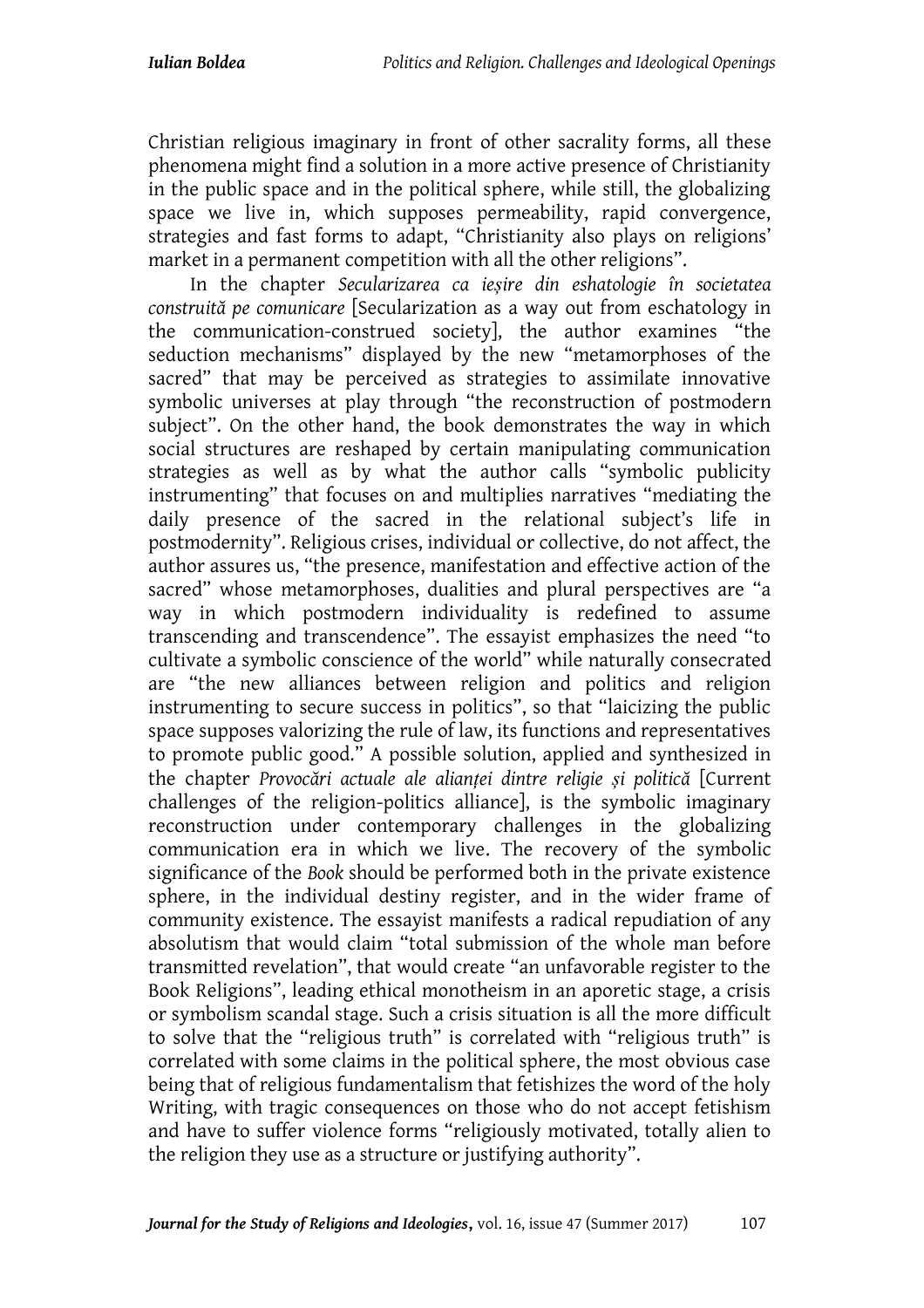The chapter *O perspectivă mitico-simbolică asupra politicii* [A mythicsymbolic perspective of politics] shifts emphasis on the role of political communication that may determine, nuance and re-symbolize certain new forms of political pragmatism. We however note that this communication type preserves "a great number of forms typical of symbolic communication in traditional societies". The author valorizes the social analyses proposed by Vasile Sebastian Dâncu, noting that public space is no longer shaped by intellectual elites, depositaries of values and shapers of symbolic conscience, but it is rather confiscated by show figures and television stars, or by communication specialists in virtual space. In Sandu Frunză's view, this phenomenon leads to unprecedented breaks in or coagulation of political space, and also has a "prevalence of feelings, mythical stories, mystical experiences to the detriment of rationality, civic participation and ideologies". One needs to note, however, that these ideological components are perceived in terms of a mythic-symbolic mindset that associates them to the behavior and solidarity type typical of tribal groups which entered the postmodern political stage. In the chapter *Creștinism, politică și reafirmarea subiectului relaţional* [Christianity, politics and the reassertion of the relational subject], the essayist opines that in the Western civilization, built on communication resources and strategies, Christianity may be "a regulating factor in a real split of religion from politics". The stand that the author takes in this chapter derives from his view that existential solutions proposed by Christianity in the postmodern era prove that "religion must not be politics, and politics need not be religious". Nevertheless, because postmodern existence appears as a geometrical space of interferences continuously reconstructing themselves in the effort to recover the relational subject, this subject is constantly discovered by "affirming original structures at the convergence of relativism and absolutism".

Sandu Frunză's book *Între moartea politicii și moartea lui Dumnezeu* [Between the Death of Politics and the Death of God], subtitled *Eseuri despre literatură, religie şi politică* [Essays on literature, religion and politics] imposes in its entirety an integrating vision on the complex relations between religion and politics, against the background of an ideological stage on which complementarity, ideatic tensions and symbolic representations depict a space of globalizing communication. Refined analyses, theorizing vocation, effective arguments – are just a few of the qualities of a thoroughly documented and rigorously structured book, in all its components and articulations.

## **References:**

Frunză, Sandu. 2016. *Între moartea politicii și moartea lui Dumnezeu*. *Eseuri despre literatură, religie şi politică [Between the Death of Politics and the Death of God. Essays on literature, religion and politics]*. București: Editura Tritonic.